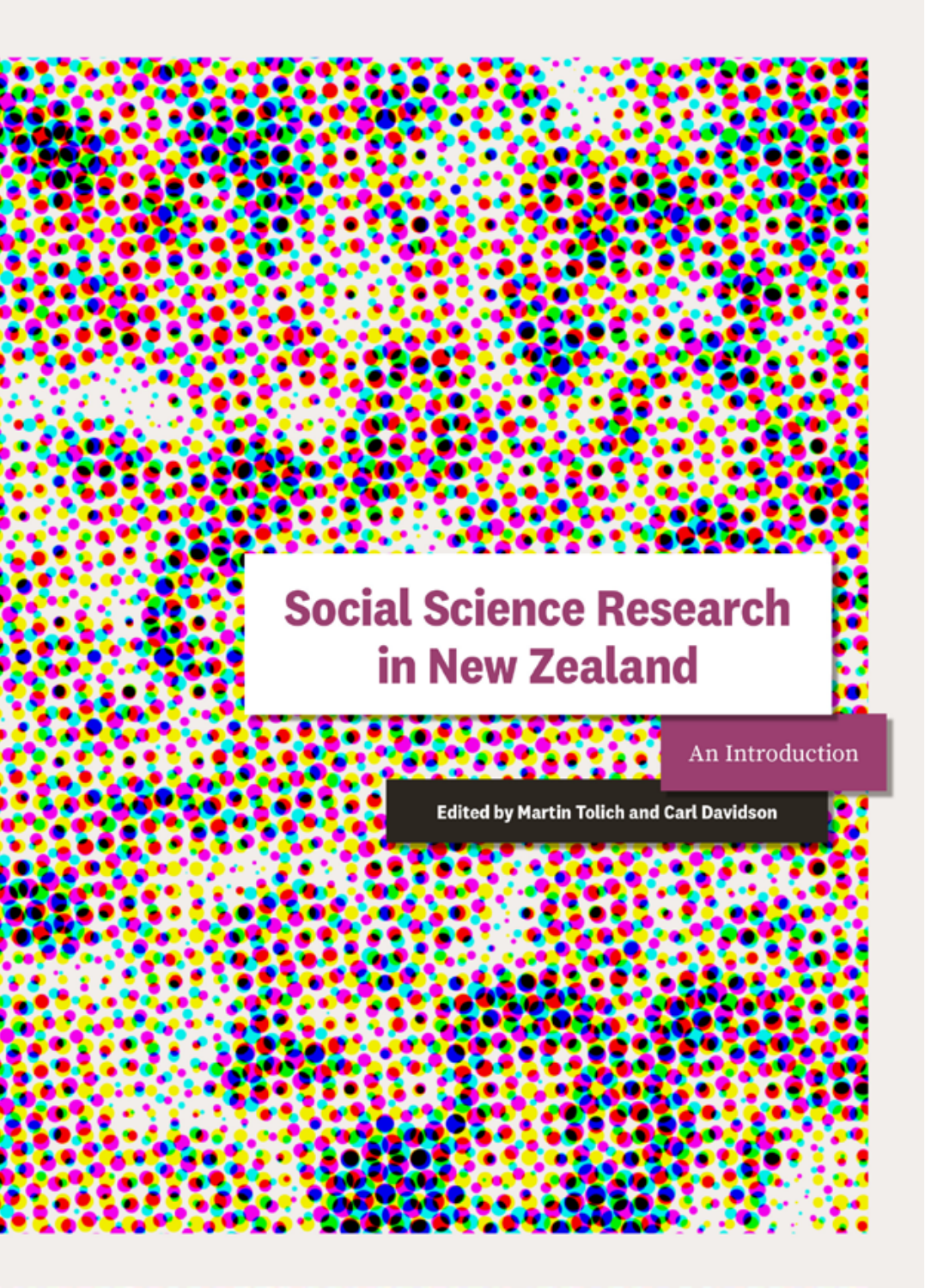**The definitive introduction for students and practitioners undertaking social research in New Zealand.**

How do we make sense of Aotearoa New Zealand's diverse and changing society? This book introduces readers to the range of theories, approaches and techniques that we will need to understand this country in the twenty-first century.

Part one, 'the big picture', looks at how different cultures gather knowledge, introducing readers to science, social science, Māori approaches, crosscultural and feminist research, and ethics. Part two, 'the basics of social science research', explains how to do a literature review, design a research project, collect and analyse quantitative and qualitative data, and write up the results. In part three, 'techniques of social research', a number of prominent New Zealand social scientists show how research really gets done by explaining the use of key techniques in their own research projects, from official statistics and longitudinal research to focus groups and ethnography.

This is a book for New Zealand students and practitioners written by New Zealand social scientists, highlighting what is different about doing research in this country in the twenty-first century. The book is as much about qualitative approaches as quantitative ones and introduces readers to the practice of research through real cases, rather than just theory. The editors are fierce methodological pluralists, and they introduce the wide range of tools and approaches available to the modern researcher.

For anyone coming to the many paths of social research for the first time, *Social Science Research in New Zealand* is the perfect introduction.

Martin Tolich is an associate professor of sociology at the University of Otago. Carl Davidson is a former Massey University sociology lecturer and was chief commissioner of the Families Commission. Among many other publications, the pair are co-authors of both *Social Science Research in New Zealand: Many Paths to Understanding* (Pearson, 1999, 2003) and *Getting Started: An Introduction to Research Methods* (Pearson, 2011).

## **Contents**

| Mihi Whakatau                           |                                                                                                 | vii |  |
|-----------------------------------------|-------------------------------------------------------------------------------------------------|-----|--|
| Introduction                            |                                                                                                 | 1   |  |
| Part I: The Big Picture                 |                                                                                                 |     |  |
| 1.                                      | The Purposes of Research Martin Tolich and Carl Davidson                                        | 21  |  |
| 2.                                      | Science and Social Science Martin Tolich and Carl Davidson                                      | 34  |  |
| 3.                                      | Research with Māori: Learning from Kaupapa Māori Research<br>Barry Smith                        | 48  |  |
| 4.                                      | Doing Cross-cultural Research in New Zealand Andrew Butcher                                     | 63  |  |
| 5.                                      | Feminist Social Science Research in New Zealand Marita Leask                                    | 75  |  |
| 6.                                      | Politics and Ethics: Ethical Research Following the<br>Canterbury Earthquakes Lindsey MacDonald | 87  |  |
| <b>Part II: The Basics</b>              |                                                                                                 |     |  |
| 7.                                      | Literature Review Martin Tolich and Carl Davidson                                               | 101 |  |
| 8.                                      | Research Design Martin Tolich and Carl Davidson                                                 | 109 |  |
| 9.                                      | Collecting and Analysing Quantitative Data Martin Tolich<br>and Carl Davidson                   | 124 |  |
|                                         | 10. Collecting and Analysing Qualitative Data Martin Tolich<br>and Carl Davidson                | 145 |  |
|                                         | 11. Writing about Your Research Martin Tolich and Carl Davidson                                 | 161 |  |
| Part III: Techniques of Social Research |                                                                                                 |     |  |
| Quantitative Methods                    |                                                                                                 |     |  |
|                                         | 12. Research with National Surveys Darren Walton                                                | 171 |  |
|                                         | 13. Evaluation Judy Oakden and Julian King                                                      | 180 |  |
|                                         | 14. Longitudinal Research Susan Morton                                                          | 194 |  |
|                                         | 15. Official Statistics Paul Spoonley                                                           | 212 |  |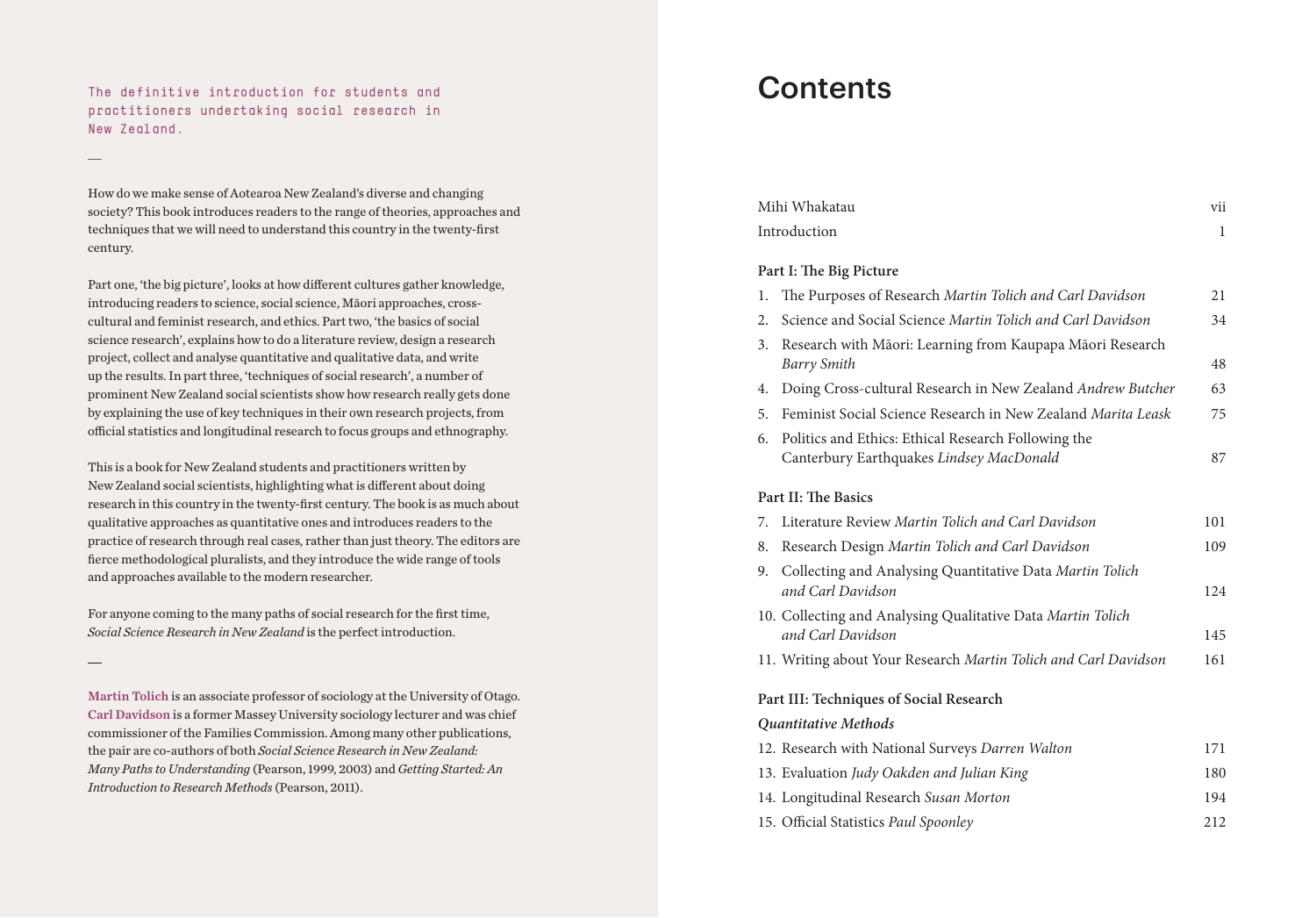| 16. Secondary Sources Jane Kelsey                                                                                 | 221 |  |
|-------------------------------------------------------------------------------------------------------------------|-----|--|
| 17. Predictive Modelling Moira Wilson and Fiona Cram                                                              | 233 |  |
| <b>Qualitative Methods</b>                                                                                        |     |  |
| 18. Visual Ethnography Louisa Allen                                                                               | 249 |  |
| 19. Historical Research: Pulling Together a History of                                                            |     |  |
| New Zealand's Teenagers Chris Brickell                                                                            | 259 |  |
| 20. Focus Groups Stacey Linton and Scarlett Moody                                                                 | 269 |  |
| 21. Action Research: Peer Researchers, Refugees and the<br>Canterbury Earthquakes Jay Marlowe, Martine Udahemuka, |     |  |
| Zibulnessa Zeba Alam and Mohamud Osman                                                                            | 285 |  |
| 22. Observation and Ethnographic Fieldwork Jarrod Gilbert                                                         | 296 |  |
| 23. Using Conversation Analysis Kevin Dew, Anthony Dowell,                                                        |     |  |
| Lindsay Macdonald and Maria Stubbe                                                                                | 307 |  |
| <b>Mixed Methods</b>                                                                                              |     |  |
| 24. The Incredible Complexities and Tensions of Researching with                                                  |     |  |
| Māori: A Mixed Methods Autoethnography Lily George                                                                | 317 |  |
| 25. Distress Purchases: A Mixed Methods Study Ruth McManus                                                        | 329 |  |
| 26. Nature in Children's Environments: A Mixed Methods Study                                                      |     |  |
| Claire Freeman and Yolanda van Heezik                                                                             | 339 |  |
| Conclusion: Many Paths to Understanding                                                                           |     |  |
|                                                                                                                   | 353 |  |
| References                                                                                                        |     |  |
| Index                                                                                                             |     |  |

### Introduction

This book highlights the range of research methods available to social science researchers. In the past, these methods have been loosely grouped into either *qualitative* or *quantitative* research camps. The camp metaphor is useful because once researchers enter one of these camps, they quickly realise that it has a distinct set of assumptions about what might count as useful knowledge and whose knowledge is useful. The word 'camp' also evokes a defensive stance in relation to other camps.

A novel way of thinking about these two camps is found in psychology. There, a clear distinction is made between a 'statistical life' and an 'identified life' (Thaler, 2015, p. 13). Co-editor Martin Tolich uses this distinction in his own class, where he asks his students to consider the genocide the Nazis waged against the Jews of Europe. On one hand are the bleak statistics – six million dead, of which at least one and a half million were children – and on the other hand is Anne Frank's diary, *The Diary of a Young Girl* (1952). The distinction mentioned above comes from asking which of these – the statistics or the personal tragedy – tells the most about the Holocaust? The twist is that it doesn't matter which feature of the Holocaust is recalled. The outcome is not as important as the fact that the difference exists. Anne Frank's diary details the *experiences* of a young Jewish girl. The statistics detail the sheer enormity of the number of people murdered. Each is persuasive, but for very different reasons.

The lesson here is that both forms of representation are legitimate and useful. Which means that researchers need to have an open mind about which kind of research approach is 'best'. Indeed, a major theme of this book is that researchers need to be familiar with both quantitative and qualitative approaches. This is certainly the way that research practice is moving, and Chapter 2 outlines a strategy for using both techniques in the same project.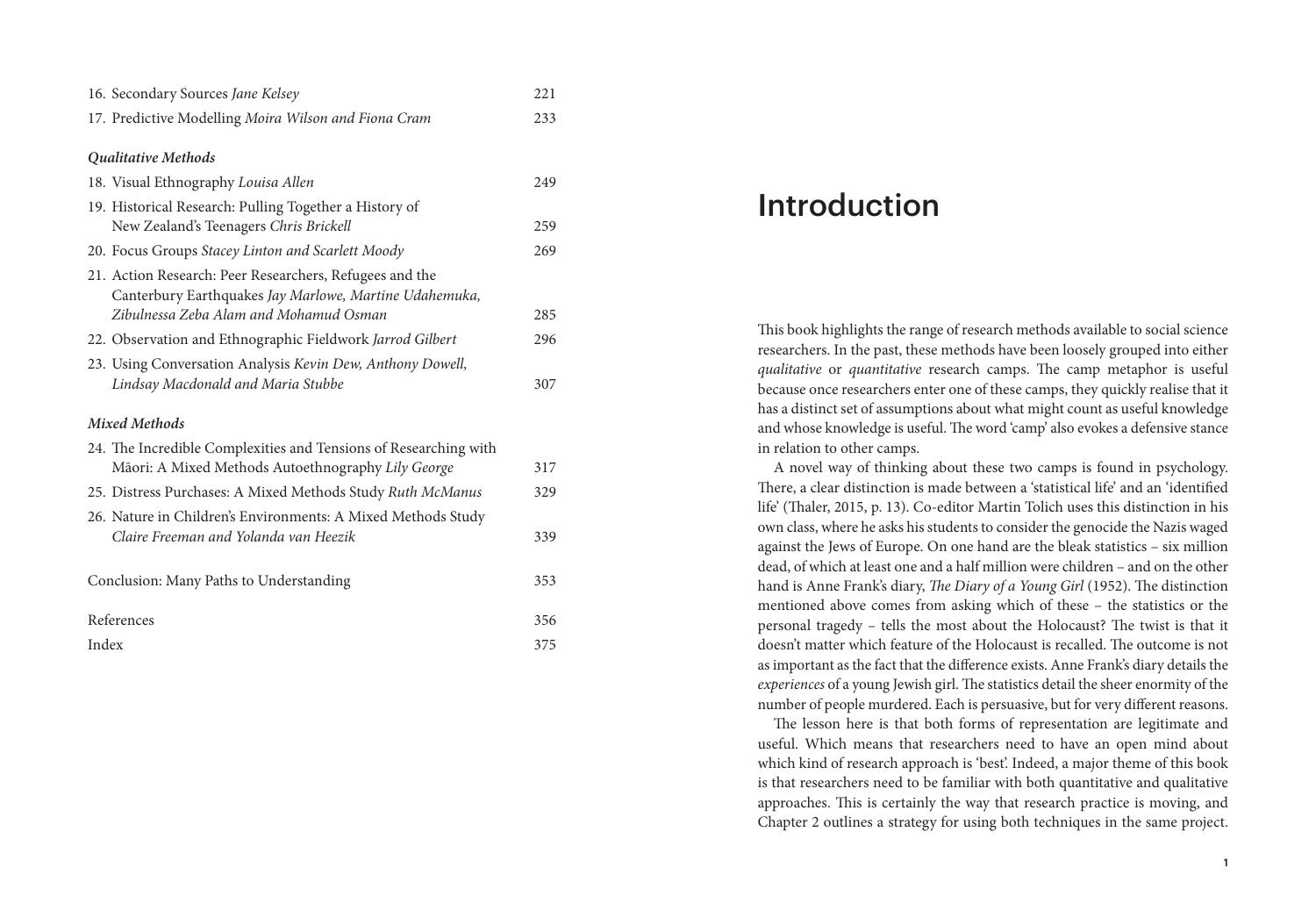These mixed methods approaches do not privilege either technique; instead they give primacy to the research question, and this requires critical thinking.

A second goal of the book moves beyond an understanding of research methods to identifying how these skills can create a pathway to a career in social science research. There are many rich examples in Part III of this book, but the advice of Raewyn Good (1952–2008) for beginning researchers is a useful primer. The key here is to think about how you *activate* research insights to make them useful. This is about much more than just being able to apply the techniques of research investigation well. Instead, you need to think about what your research means and how its lessons can be applied.

#### Raewyn Good's Advice to Beginning Researchers

The skills people need to be employed in government departments really do depend on the position that they are actually applying for. For example, policy analysis: we're looking at critical thinking, the ability to distil a whole lot of information down into something like four pages and to lead the reader towards a conclusion that fits with their experience.

Sometimes, I think people come out of university and expect to go onto the middle rung of the ladder, but it's like any first job, there's a whole culture to learn, there's a whole skill-set to learn, and if you just think that the plumber, the electrician, the panel beater, not only does some theory training, they also do a lot of practical. It's no different for a social scientist. It may take five, ten, fifteen years post-university to learn how to write between the lines as well as to read between them.

One of the big skills that is critically important in the workplace is being able to manage your own time, change priorities and get a project from whoa to go in the time scale you agreed to do it in. Now, partly the discipline of writing essays and assignments – they are an awful pain at the time – you learn about panic and deadlines, you can't get an exemption in the government system in the same way as you can persuade your lecturer.

A policy analyst is basically a job where you have to read a lot of bits of paper, get the essence out of it, maybe down to a page of bullet points, [and] construct a couple of pages of paragraphs about it in a way that communicates it to somebody who has not read that material.

Working as an individual is really rare. While you may do particular tasks on your own, they will be part of a project that will be a contribution towards something. Most people are organised into teams with a manager. There is collegial support, there is on-the-job mentoring, but if you write something, that doesn't automatically mean that's the version that will go to the higher-ups. It will pass through a number of hands, and as it passes through those hands, the feedback is a real learning experience. It may feel like your work is not being valued but you will learn an awful lot through that process. . . . Well, why would you expect to have a lot of autonomy when you are being paid to do a job for priorities that are associated with the money supply? It's not something where people as of right can have a nice living for doing their own priorities.

Quantitative and qualitative methodologies skills are really a distinction that is much more meaningful in a university context than a government context. In a government context we are looking at an issue or a problem. What do we need to do to fix this issue? How do we stop these people falling over the edge? Whatever skills are necessary to provide the information, to provide some recommendations and back them up are what you use. You don't sit there thinking, 'Oh that's qualitative, I can't use that, or that's quantitative.' It's not about methodology; it's not about discipline; it's about using the range of stuff that will be useful (transcribed from jimmykahuna, 2008).

#### Outline of the Book

This book is the fifth that the editors have written on social science research methods in the New Zealand context. It uses a three-part structure to make navigating the contents easier.

Part I provides the theoretical and political context for social science research. The six chapters include how social science is distinguished from science (and from other ways of knowing); how Māori approach social research; the challenge of conducting research in a bicultural country where people live in multicultural communities; and the role that gender plays in the construction of research. Part I ends with a discussion of research ethics, and the principles and practice you need to consider when designing your own research.

Part II can be thought of as the engine room of the book. These chapters cover the essential steps in any research process and the titles are self-explanatory: 'Literature Review', 'Research Design', 'Collecting and Analysing Quantitative Data', 'Collecting and Analysing Qualitative Data' and 'Writing about Your Research'. You will notice that the logic of Part II is repeated in the structure of each of the chapters in Part III.